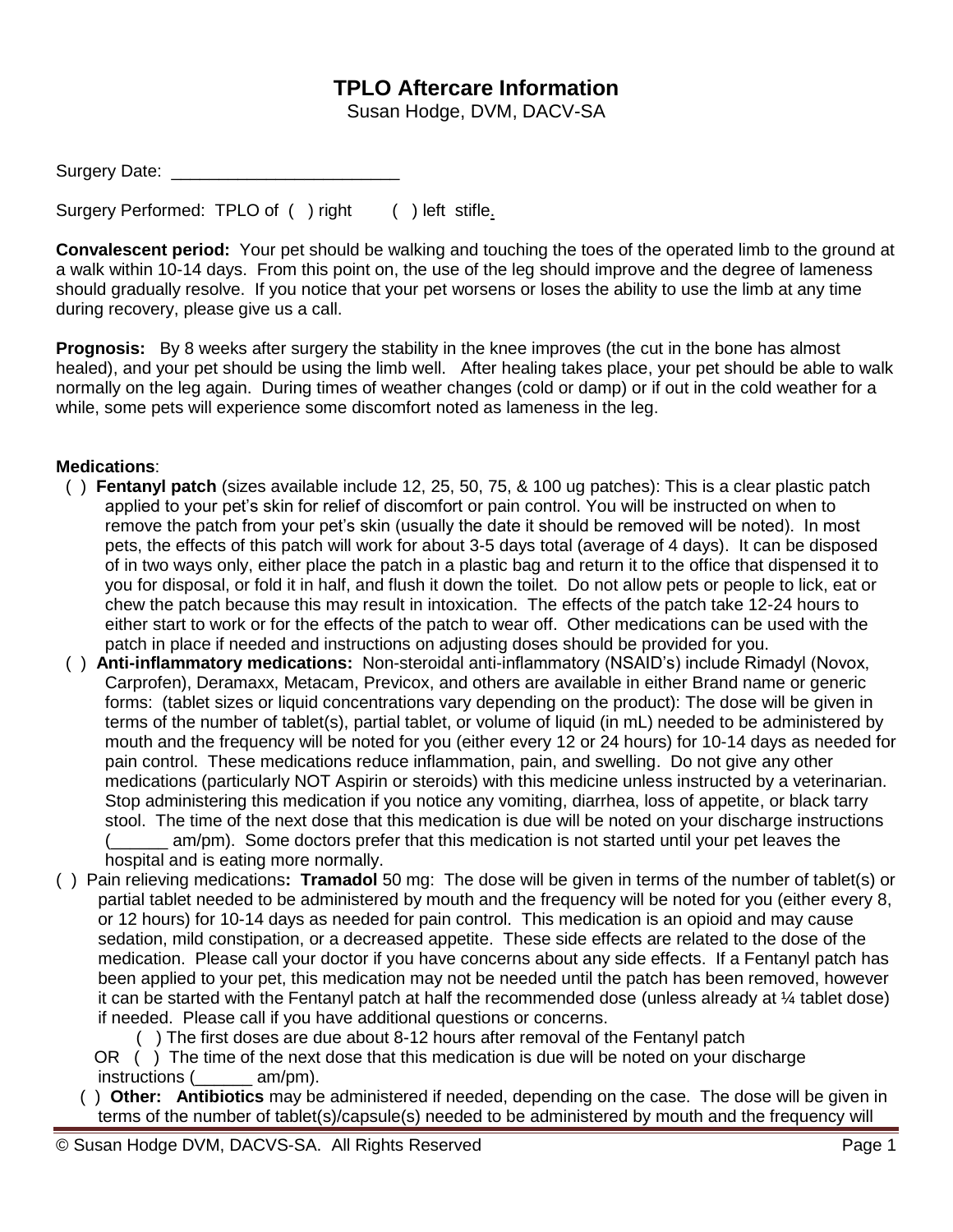be noted for you (either every 12 or 24 hours) for the appropriate number of days. Antibiotics would be used to prevent infection or treat contamination noted at the time of surgery. Any antibiotic may cause nausea, vomiting, or diarrhea. Most side effects can be minimized by administering the medication with food. The time of the next dose that this medication is due will be noted on your discharge instructions  $am/pm)$ .

( ) Other:

**Exercise:** Limit activity to a large crate or a small room without furniture for 8 weeks (food and water can be left in these areas). Limit outdoor activity to very short leash walks for bowel and urinary purposes only for the next 8 weeks. Never leave your pet outside, or take your pet off the leash outside during the recovery period. Do not allow jumping, climbing stairs, or roughhousing with other pets or people for the full length of recovery. Strenuous activity can breakdown the surgical repair, cause pain, cause the incision to open, and prevent a successful recovery.

 ( ) Short walks are permitted on a leash only (10 minutes maximum). Do not leave your pet off the leash or unattended outside during the time of exercise restriction.

**Incision:** Please check the incision daily for signs of problems including: redness, swelling, pain, discharge, loss of sutures, or opening of the incision. Please call our office if you have concerns about the incision. Do not allow your pet to lick at the incision. Please use the Elizabethan collar from us, your regular veterinarian, or a pet supply store to prevent licking or chewing at the incision. Another option is to apply bitter apple solution to the skin around the incision several times a day to prevent licking. Your pet should return to Dr. Hodge in about 2 weeks to check the incision. There may be a small band-aid and non-stick pad covering the incision. This can be removed in 1-2 days or sooner if it falls off. It is intended to keep the incision clean while in the hospital.

- ( ) There are no external staples/sutures to be removed, but the incision should still be checked.
- ( ) There are staples/sutures that need to be removed in about 10-14 days.

**Physical Rehabilitation**: Physical therapy is recommended for optimal results.

- Initial therapy: Some swelling and bruising is expected to occur after surgery which may be noted about 2-3 days after surgery, especially at the knee and/or at the ankle joint, and it may take about 5-7 days for the swelling to fully resolve. You can help minimize swelling in the leg by applying a cold compresses to the incision site (leg) for the first few days. Place a cold pack on the leg 2-3 times daily for 10-15 minute sessions for the first 3 days after surgery if able. A plastic bag of frozen vegetables makes a good cold pack. On day 4, we recommend changing to a warm compress, which can be applied to the limb 2-3 times a day for 10-15 minutes if swelling is still present. \*\*\*\* The goal of the cold or warm therapy is to help relieve both pain and swelling, however if your pet fights or resists this treatment, do not continue as they will recover regardless of your ability to apply compresses to the limb.
	- ( ) Schedule suture/staple removal or an incision check in 10-14 days.
	- ( ) Contact us with additional questions about physical therapy.
		- ( ) Other: Laser therapy can be initiated as soon as following surgery. Laser therapy can be used
		- 2-3 times a week in the initial few weeks following surgery to help with healing if desired.

Nausea is common following General Anesthesia, in case of nausea:

- FOOD AND WATER: Large intakes of food and water following a hospital visit are common due to the excitement of returning home. This type of vomiting can often be eliminated by not allowing access to food or water for 2 hours after returning home.
	- $\circ$  A bland/special diet may recommended, the length of time will depend on the type of surgery that has been performed. For orthopedic or neurologic surgery the bland diet may only be needed for a few days, following intestinal surgery, the special diet may be needed for up to a couple of weeks.